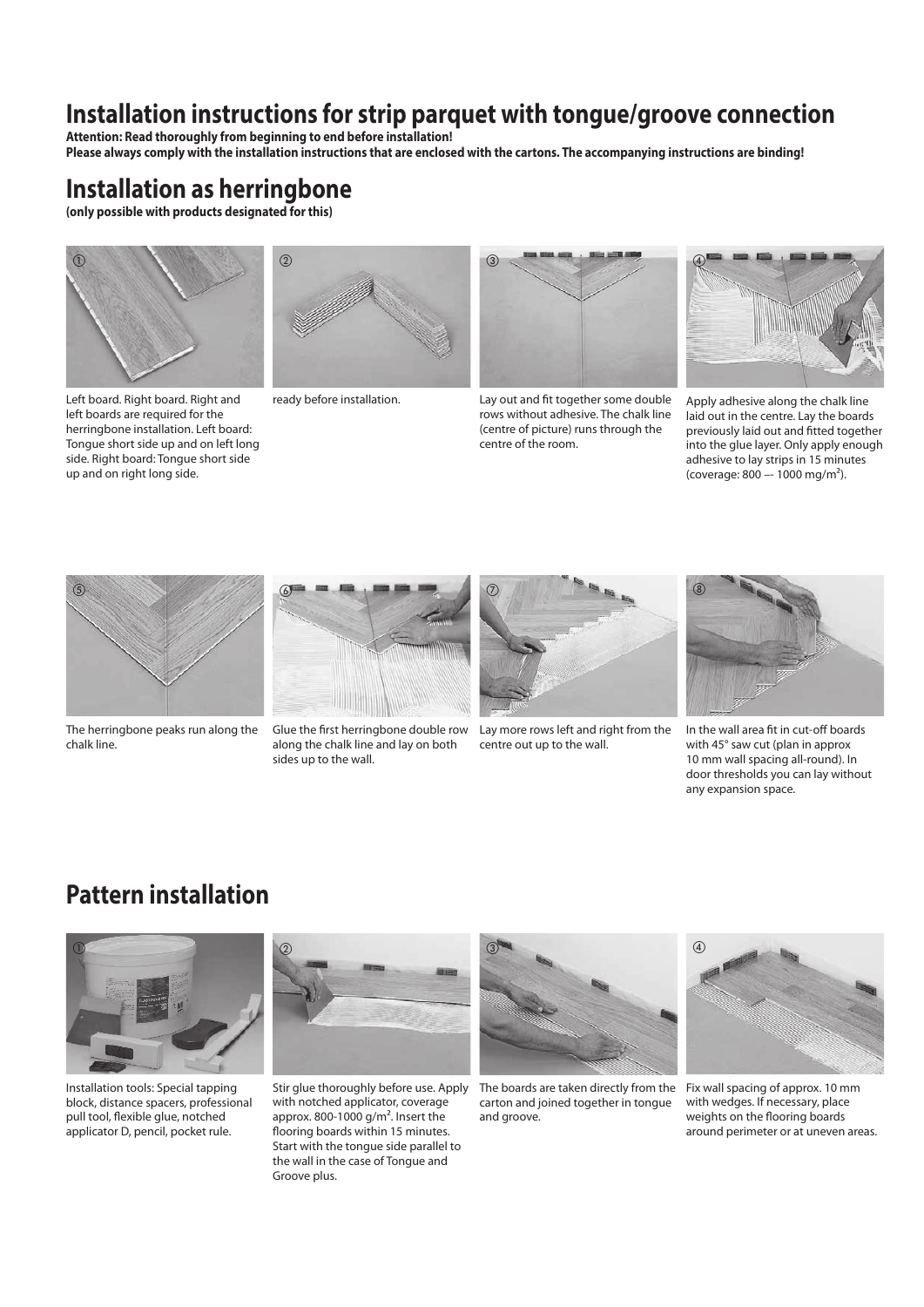## **General information**

**Attention: Read thoroughly from beginning to end before installation!** 

## **Measures to take before installation**

Do not open the cartons prior to installation. Acclimate the boards in their unopened cartons during the winter months to a recommended room temperature of approximately 18° C (65°F).

*Important: Prior to installation, inspect the boards in daylight for any visible faults or damage and also check colour and texture. To achieve a regular distribution of the grade in the floor, we recommend installing from different packs at the same time. No claims are accepted once flooring boards have been installed. Elastic and textile floor coverings must be completely removed leaving no remains.* 

#### **Direction of installation:**

The direction of laying normally depends on the main source of light fall in the room, e.g. French windows. The boards should run parallel with the entering light for best appearance. However, the proportions of the room can also be emphasised by skilled selection of the direction in which your parquet is laid. Light-coloured wood makes small rooms appear larger.

## **Subfloor:**

- *Suitable subfloors:*
- Cement or poured cement floors
- Sanded anhydrite or anhydrite cast floors
- V100 (E1) installation boards or OSB boards
- Dry screed based on plaster or cement fibres
- Mastic asphalt floors (AS) leveled
- Mineral subfloors
- *Subfloor testing and preparation:*

The subfloor must be tested before laying according to the German standards VOB, Part C, DIN 18 365 "Flooring Works" and DIN 18 356 "Parquet Works." The subfloor must be dry, absorbent, clean and even, compression- and tension-proof, and free of cracks. Make sure the subfloor has been primed and cleaned thoroughly from oil, grease, wax, paint, plaster, dust and other deleterious substances that may prevent or reduce adhesion.

Difficult subfloors, such as old mastic asphalt floors, very absorbent or sandy cement floors, old ceramic floors, etc., require special subfloor preparation to ensure a proper substrate for laying. In this case, prepare the subfloor with appropriate filler or compound according to manufacturer's specifications. With mastic asphalt floors, it is also essential to remove excess or loose siliceous sand with a disk sander and vacuum with an industrial vacuum cleaner.

Gluing on unsound subfloors, old PVC or glued-down felt carpeting is not possible. If in any doubt, do not hesitate to ask our technical service department (info@hamberger.de).

#### **Moisture check:**

The subfloor must be checked in a workmanlike manner by using a suitable measuring instrument (CM meter) in order to verify compliance with the required limit moisture content for laying the floor covering.

Limit moisture content without underfloor heating: Cement or poured cement floors  $\leq$  2.0 CM (weight)%; anhydrite or anhydrite cast floors  $\leq$  0.5 CM (weight)%

When laying your floor in rooms on or below grade, it is necessary that a state-of-the-art or DIN-compliant moisture barrier be installed.

Please observe the preparatory measures which you find on our web site and in the "Installation over Underfloor Heating" section of these Laying Instructions. Prior to installation, a signed Record of Preparatory Subfloor Heat-Up Phase must be submitted by the client.

#### **Installation over underfloor heating:**

When installing your floor over underfloor heating, the screed must be laid in accordance with the German DIN 1853 standard. Before you start the installation, please verify that the underfloor heating system has been installed in compliance with DIN EN 1264 Part 1-4 and that the proper preparatory heat-up phase has been completed once the professional installers have been coordinated. Detailed instructions on installation over underfloor heating can be obtained from your dealer.

#### **Care:**

Detailed instructions on care can be found in the HARO Floor Care Guide which you can obtain from your dealer.

### **Varnished parquet:**

**Dry cleaning:** It is generally sufficient to clean the parquet dry using a mop, soft broom or vacuum cleaner.

**Damp cleaning/Care:** We recommend damp mopping your floor surface regularly with clean & green natural diluted in water. Cleaning frequency depends here on the wear and tear your floor is subjected to.

## **Parquet with naturaLin plus:**

#### **Initial treatment:**

naturaLin Plus is a natural, air-drying surface. For treating this type of surface with oil, **we recommend you start by treating the surface straight after the installation.**

## **Initial treatment with clean & green aqua oil:**

Easy initial treatment using aqua oil and flat wet-mop. The floor is ready to walk on after 2 hours. The floor surface must be cleaned thoroughly (dustfree) before applying clean & geen aqua oil. We recommend you use clean & green active for cleaning.

#### **Initial treatment with naturaLin Oil:**

naturaLin Oil penetrates deeply into the wood and gives the floor a rustic appearance. The pores of the wood surface remain open, while the surface is resistant to the usual wear and tear. A polishing machine is required when applying naturaLin Oil. Please follow the instructions. The drying time is approx. 12 hours. We recommend that you subject the floor only to light duty during the first days after installation. The floor should not be soaped during the first two weeks after initial treatment.

## **In the first 8 days after installation:**

Do not move any heavy objects; do not cover the surface. In order to maintain the natural beauty of a parquet with oiled surface as long as possible, we strongly recommend that you go easy on your floor in the first 8 days after installation. Put off bringing in any heavy furniture or equipment as much as you can, and do not use any carpets or rugs. Dust and dirt can be vacuumed or swept up. If necessary you can damp mop with Hamberger's clean & green natural parquet cleaner. If heavy wear and tear on the floor cannot be avoided, it is recommended that the floor be briefly covered with cartons or cardboard. Please only cover the floor for as long as absolutely necessary.

#### **Installation in the bathroom:**

If plan to install the flooring in a bathroom, please ask your contract retailer for the special installation instructions.

### **Regular cleaning:**

#### **Dry cleaning:**

It is usually sufficient to clean your parquet dry using a dust mop, soft broom or vacuum cleaner. Damp mopping can always be carried out as required.

#### **Damp cleaning:**

We recommend that you damp clean your floor surface regularly, according to how dirty the floor is and wear and tear, using parquet cleaner clean & green natural.